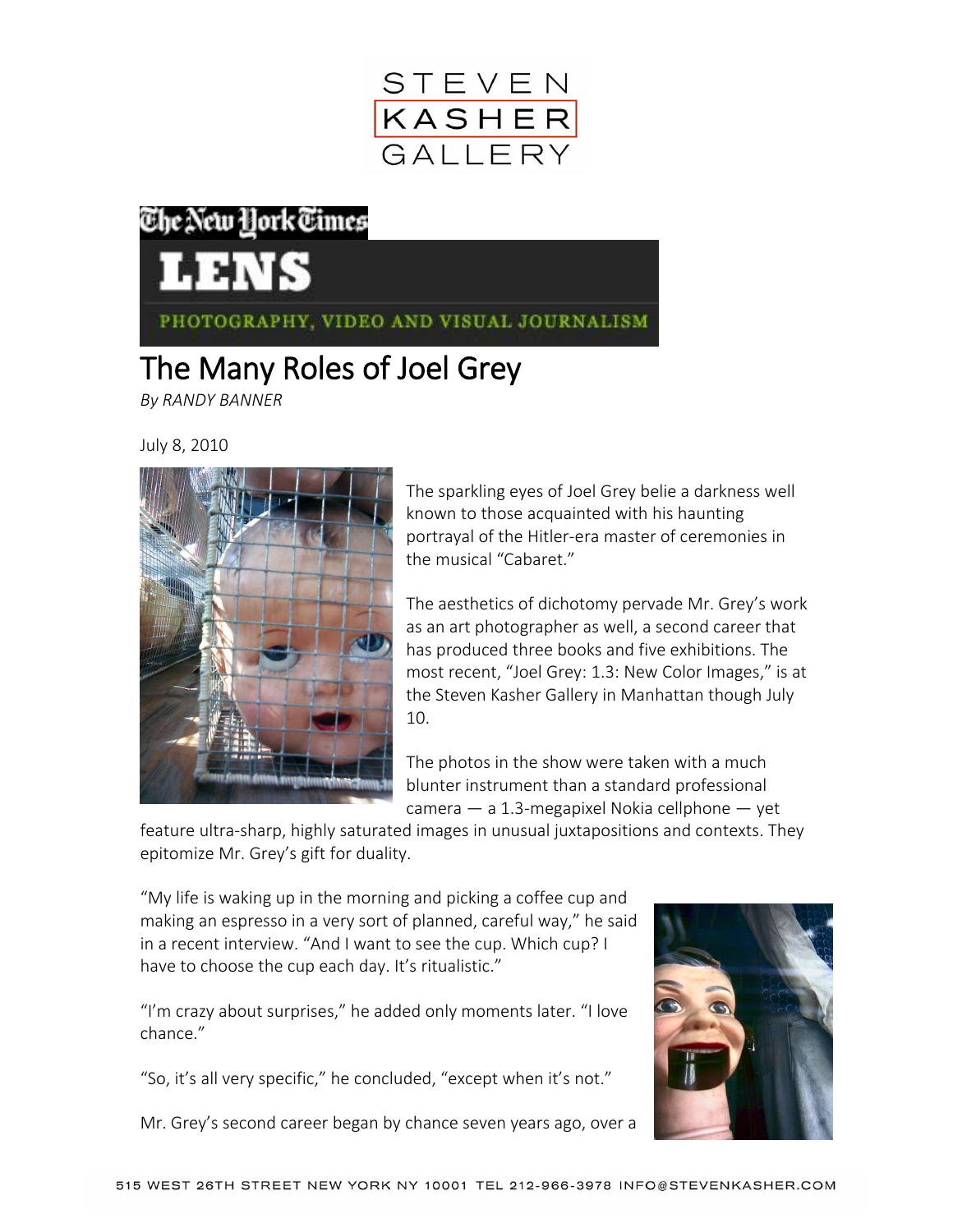

casual dinner, as he was showing photographs to Sam Shahid, a fashion advertising executive and designer. Mr. Shahid asked who took the pictures. When Mr. Grey acknowledged authorship, Mr. Shahid asked Mr. Grey to give him *all* of his photographs, most of which were in shoe boxes.



Within five weeks, the photographs had been printed by the master printer Gerhard Steidl. They became part of Mr. Grey's first book, "Pictures I Had to Take" (2003), a collection of landscapes and portraits from around the world. His second book, "Looking Hard at Unexamined Things"

(2006), focused on minute details of common objects such as rock textures, wood grain and metal patterns. It was followed by "[1.3: Images From My Phone](http://www.imagesfrommyphonejoelgrey.com/)" (2009), the basis of the current exhibition.

Mr. Grey's newest book is most like his theatrical work in its beautifully eccentric and sometimes freakish perspectives.

Having felt nothing but disdain for those who used cellphones to photograph, Mr. Grey had to resort to his own in 2007 after forgetting to bring his Nikkormat along on a trip to Florida.

"So what happens?" he asked. "It turns out that I have a feeling for it."

He liked the Nokia's lack of sophistication, its iffiness.

"What I shot and what ended up in the camera were slightly different," he said. "The camera made its own adjustment and I kind of liked that. Like the picture of the two boys' backs. [*Slide 2*.] That is so crisp. You can see the scratches on the light-skinned young man." He also appreciated the pixelation of pictures taken under lower light. "I thought to myself: 'Well, I like that. That's sort of like Pointillism.' And I thought it added to the atmosphere of the photograph."

The cellphone, he said, also allows him to capture images at those many moments when he doesn't have his heavy, 40-year-old Nikkormat along — like the moment he found himself walking behind the two shirtless boys.

Although Joel Grey's name is still better known on marquees and in opening credits, he has forged a solid career as a photographic pro. Not that he's surprised.